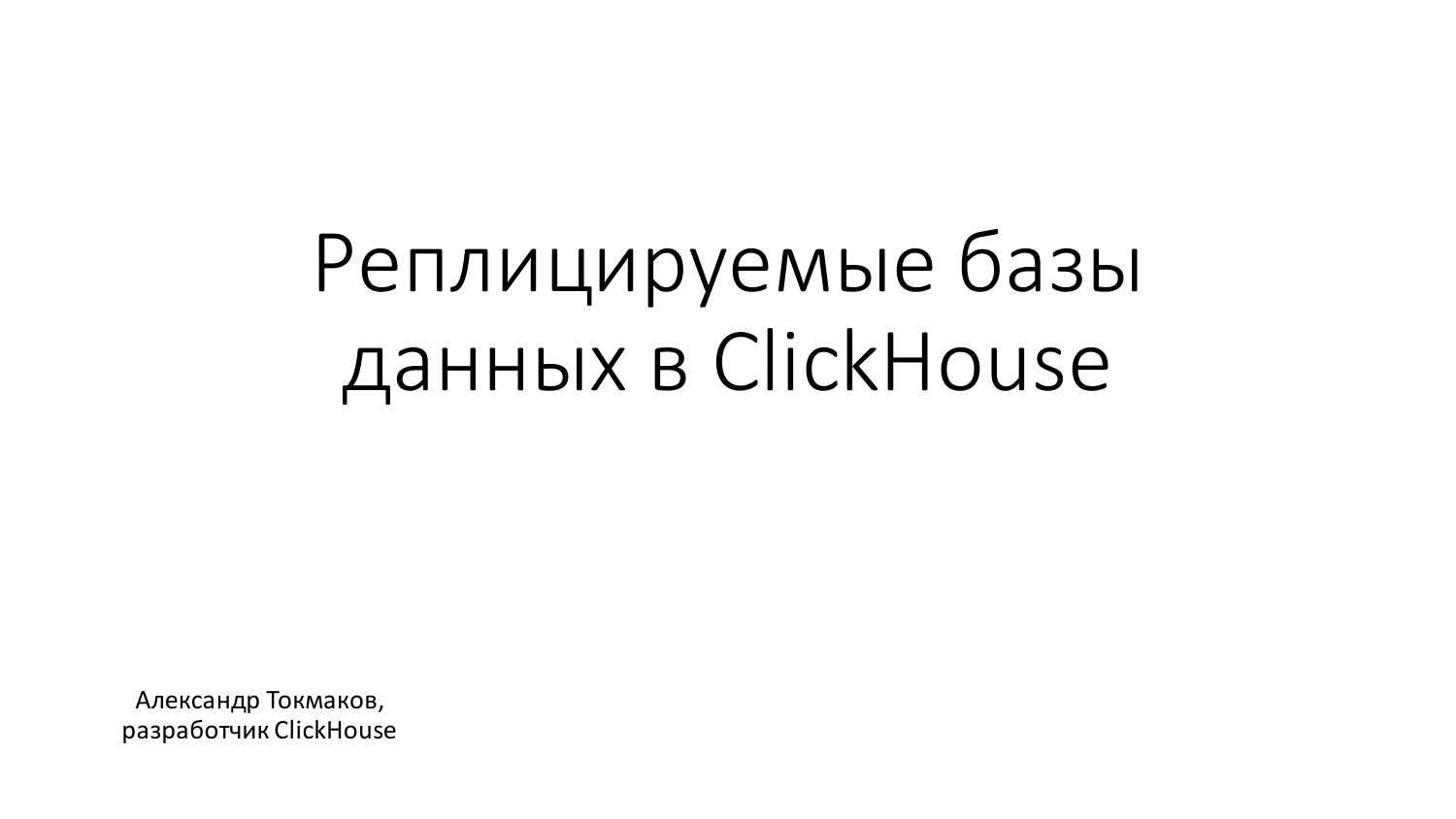# Движок баз данных Replicated

- Основан на Atomic
- Выполняет DDL запросы (почти) как ON CLUSTER
- Метаданные таблиц в ZooKeeper
- Подключение новых и восстановление отставших реплик
- Динамическая конфигурация кластера в ZooKeeper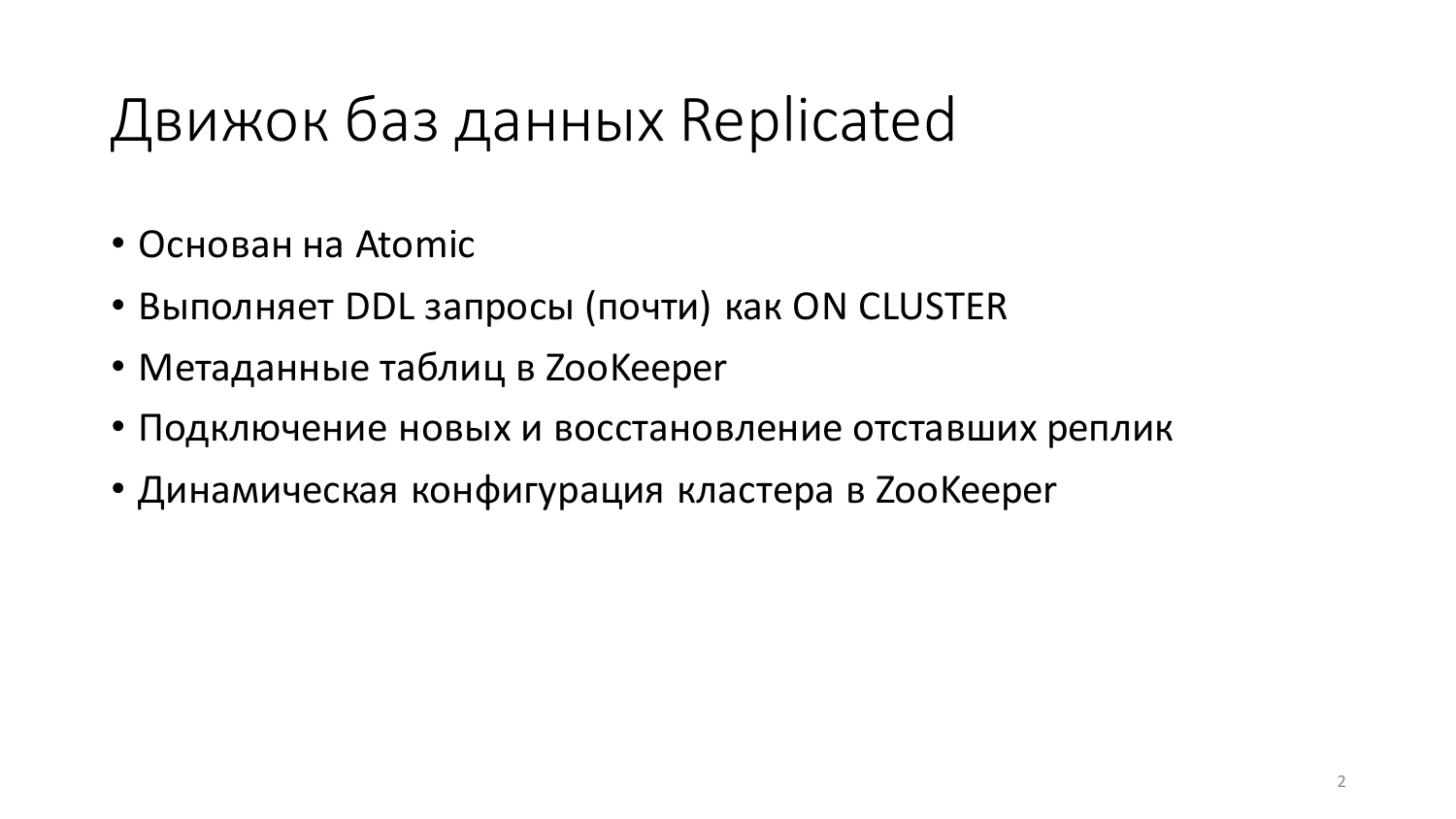<remote\_servers> <test> <shard> <replica> <host>**node1**</host> <port>9000</port> </replica> <replica> <host>**node2**</host> <port>9000</port> </replica> </shard> <shard> <replica> <host>**node3**</host> <port>9000</port> </replica>  $\langle$ /shard> </test> </remote\_servers>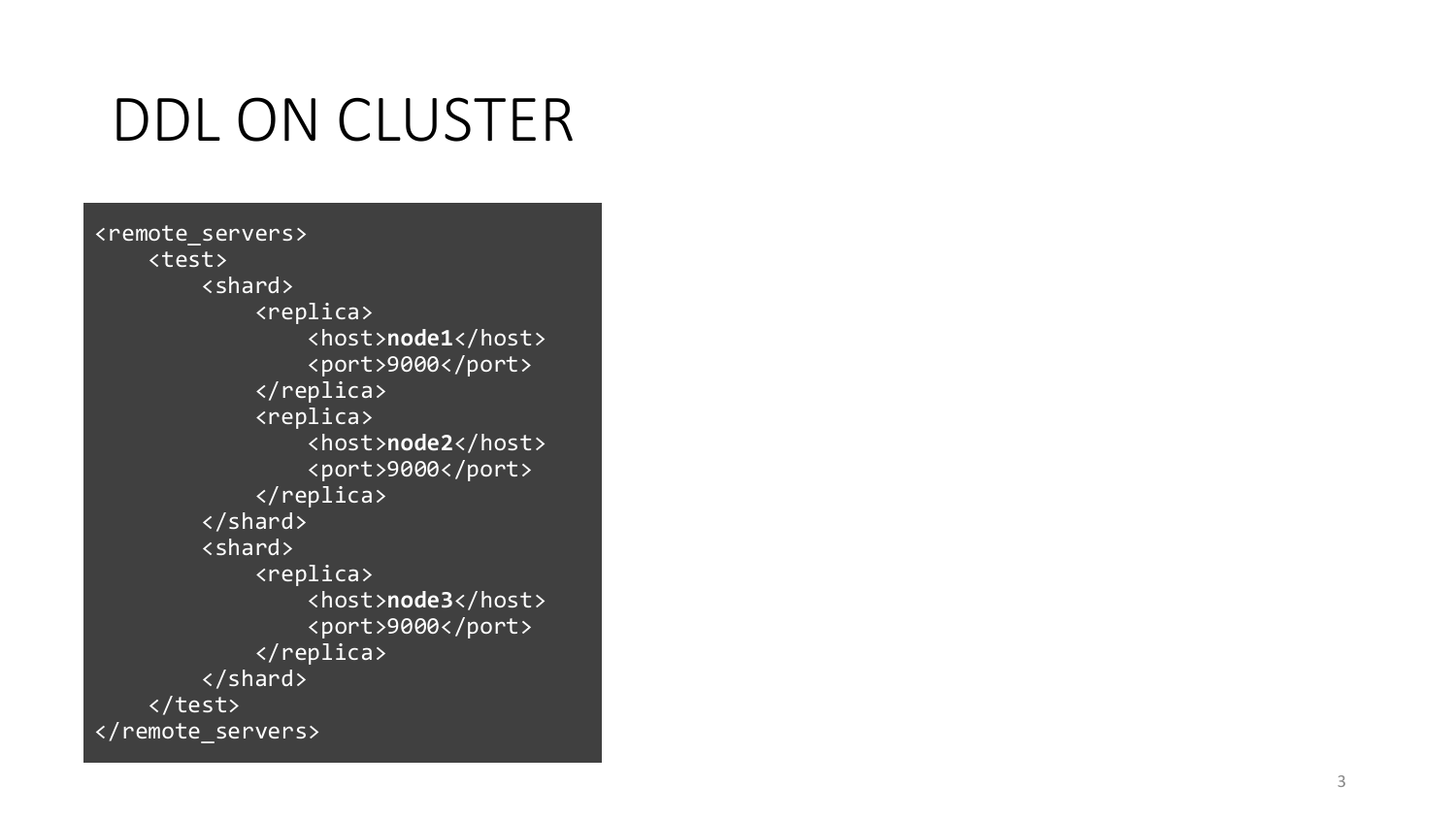<remote\_servers> <test> <shard> <replica> <host>**node1**</host> <port>9000</port> </replica> <replica> <host>**node2**</host> <port>9000</port> </replica> </shard> <shard> <replica> <host>**node3**</host> <port>9000</port> </replica>  $\langle$ /shard> </test> </remote\_servers>

| node1 :) ALTER TABLE t ON CLUSTER test ADD COLUMN |  |  |  |  |  |
|---------------------------------------------------|--|--|--|--|--|
|                                                   |  |  |  |  |  |
| rhost-rstatus <sub>T</sub> error-                 |  |  |  |  |  |
| $ node1 $ 0                                       |  |  |  |  |  |
| $ node2 $ 0 $ $                                   |  |  |  |  |  |
| $\sqrt{\log 3}$ 0                                 |  |  |  |  |  |
|                                                   |  |  |  |  |  |
|                                                   |  |  |  |  |  |
|                                                   |  |  |  |  |  |
|                                                   |  |  |  |  |  |
|                                                   |  |  |  |  |  |
|                                                   |  |  |  |  |  |
|                                                   |  |  |  |  |  |
|                                                   |  |  |  |  |  |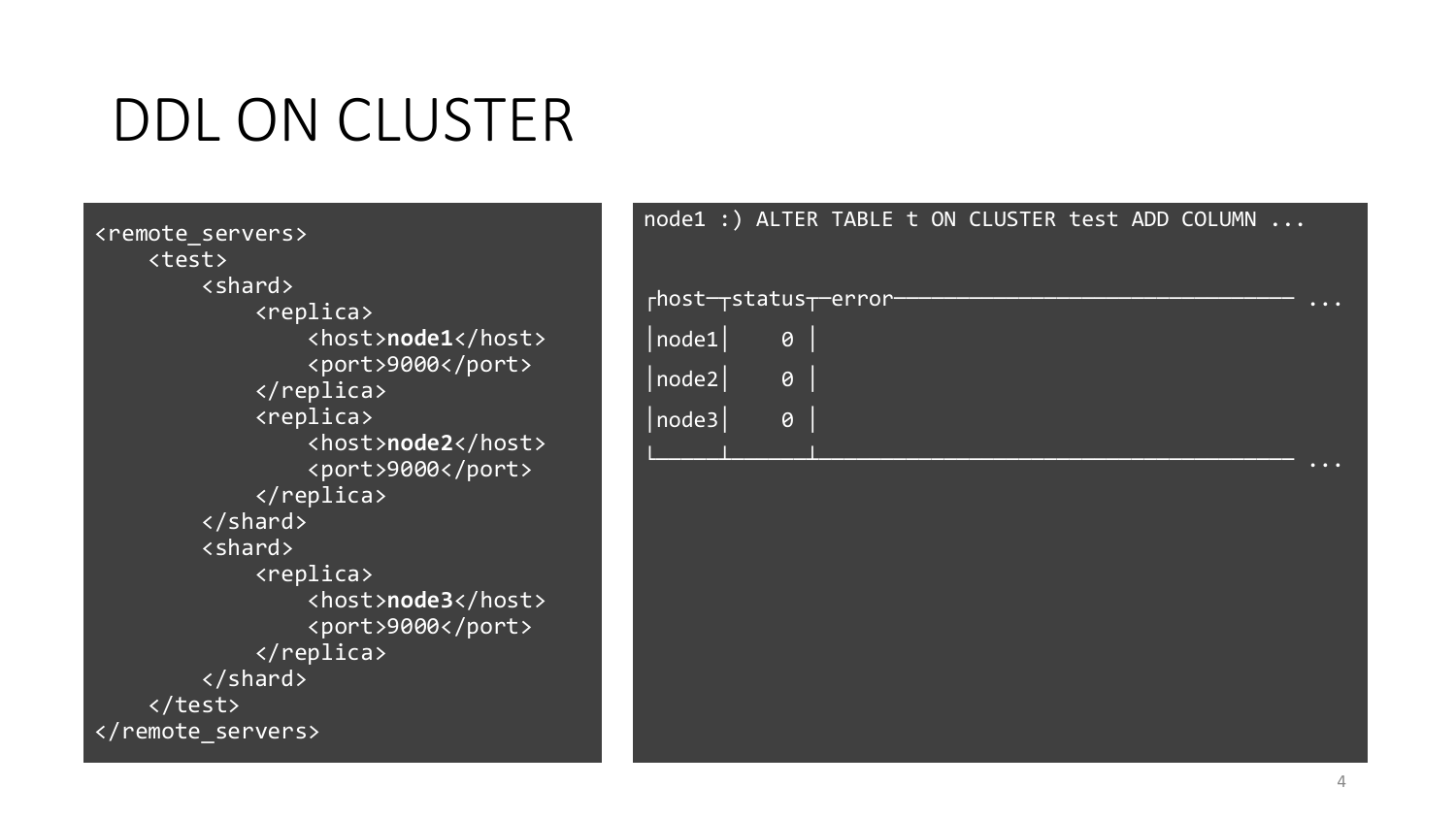<remote\_servers> <test> <shard> <replica> <host>**node1**</host> <port>9000</port> </replica> <replica> <host>**node2**</host> <port>9000</port> </replica> </shard> <shard> <replica> <host>**node3**</host> <port>9000</port> </replica> </shard> </test> </remote\_servers>

| node1 :) ALTER TABLE t ON CLUSTER test ADD COLUMN                                                                                                                                |
|----------------------------------------------------------------------------------------------------------------------------------------------------------------------------------|
|                                                                                                                                                                                  |
| rhost-rstatus <del>r-</del> error-                                                                                                                                               |
| $ node1 $ 0                                                                                                                                                                      |
| $\lceil$ node2 $\rceil$ 517 $\lceil$ Metadata on replica is not up to date $\ldots$                                                                                              |
| $ node3 $ 0 $ $                                                                                                                                                                  |
|                                                                                                                                                                                  |
| There was an error on [node2:9001]: Code: 517,<br>$e.displayText() = DB::Exception: Metalata on replica is$<br>not up to date with common metadata in Zookeeper. Cannot<br>alter |

**node2** :) ALTER TABLE t ADD COLUMN ...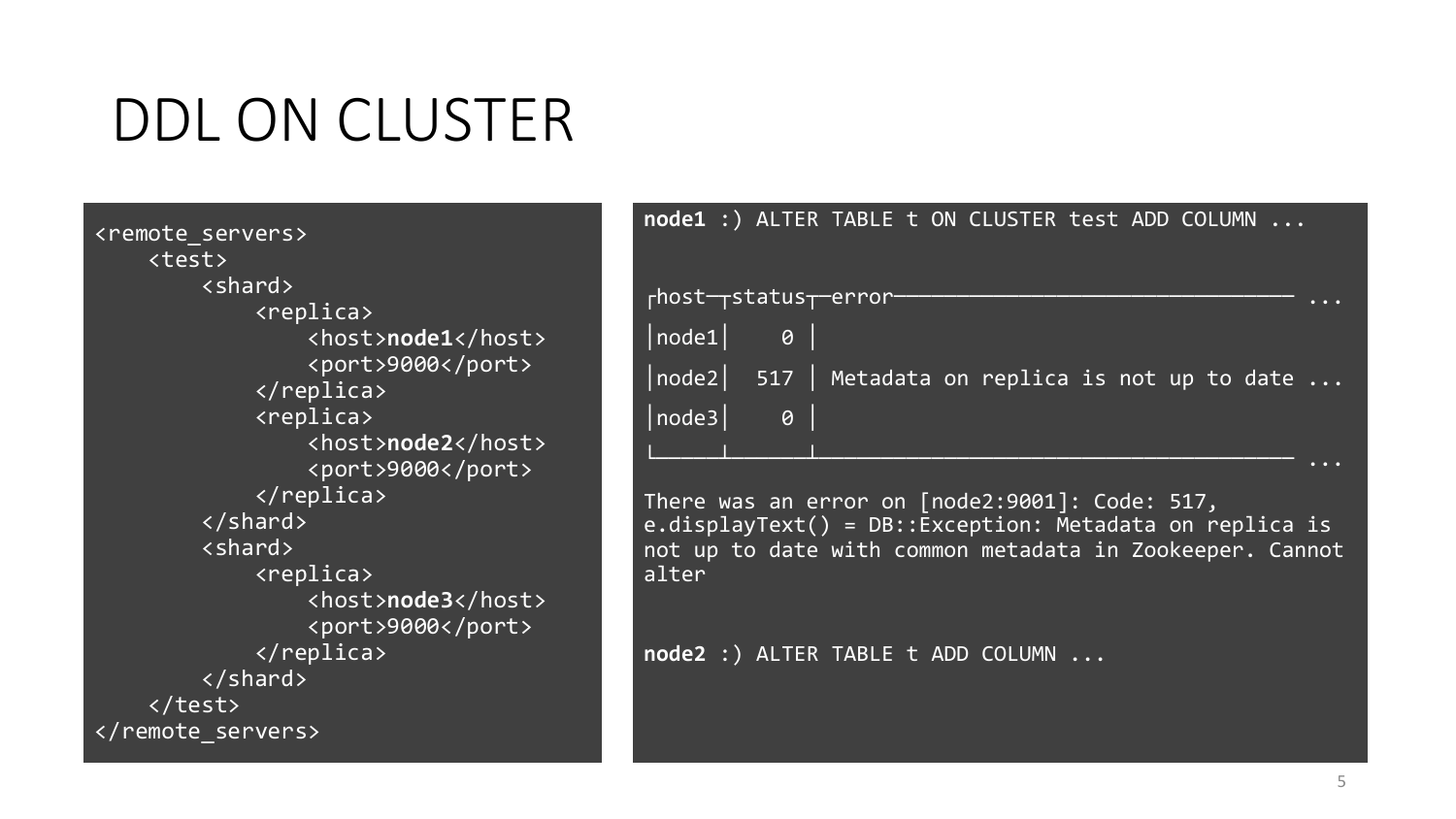<remote\_servers> <test> <shard> <replica> <host>**node1**</host> <port>9000</port> </replica> <replica> <host>**node2**</host> <port>9000</port> </replica> </shard> <shard> <replica> <host>**node3**</host> <port>9000</port> </replica> </shard> </test> </remote\_servers>

**+**

<replica> <host>node4</host> <port>9000</port> </replica>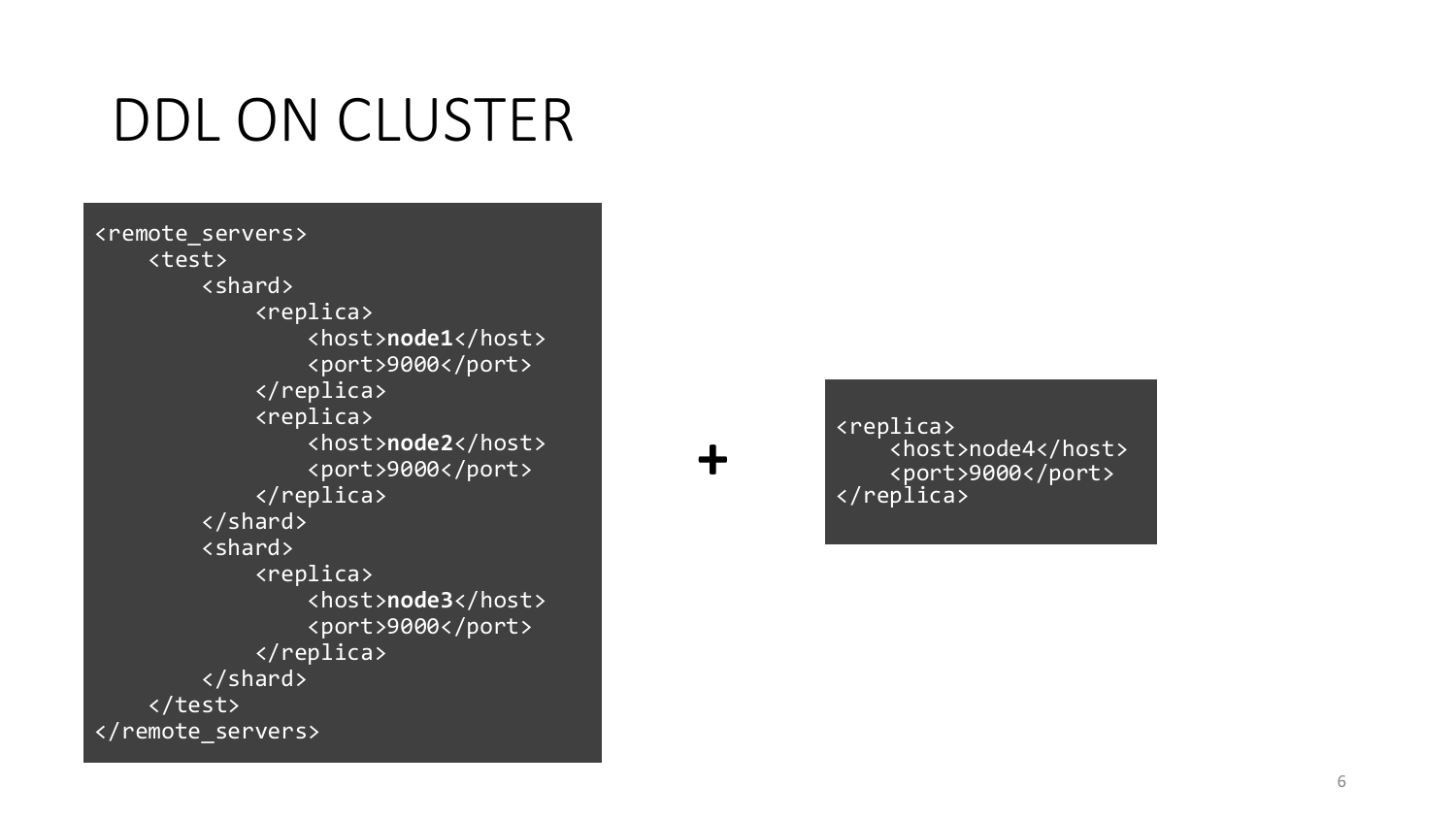## Создание реплицируемой базы

node1 :) CREATE DATABASE r ENGINE=Replicated('/some/path/r', 'shard1', 'replica1')

node2 :) CREATE DATABASE r ENGINE=Replicated('/some/path/r', 'shard1', 'other\_replica')

node3 :) CREATE DATABASE r ENGINE=Replicated('/some/path/r', 'other\_shard', '{replica}')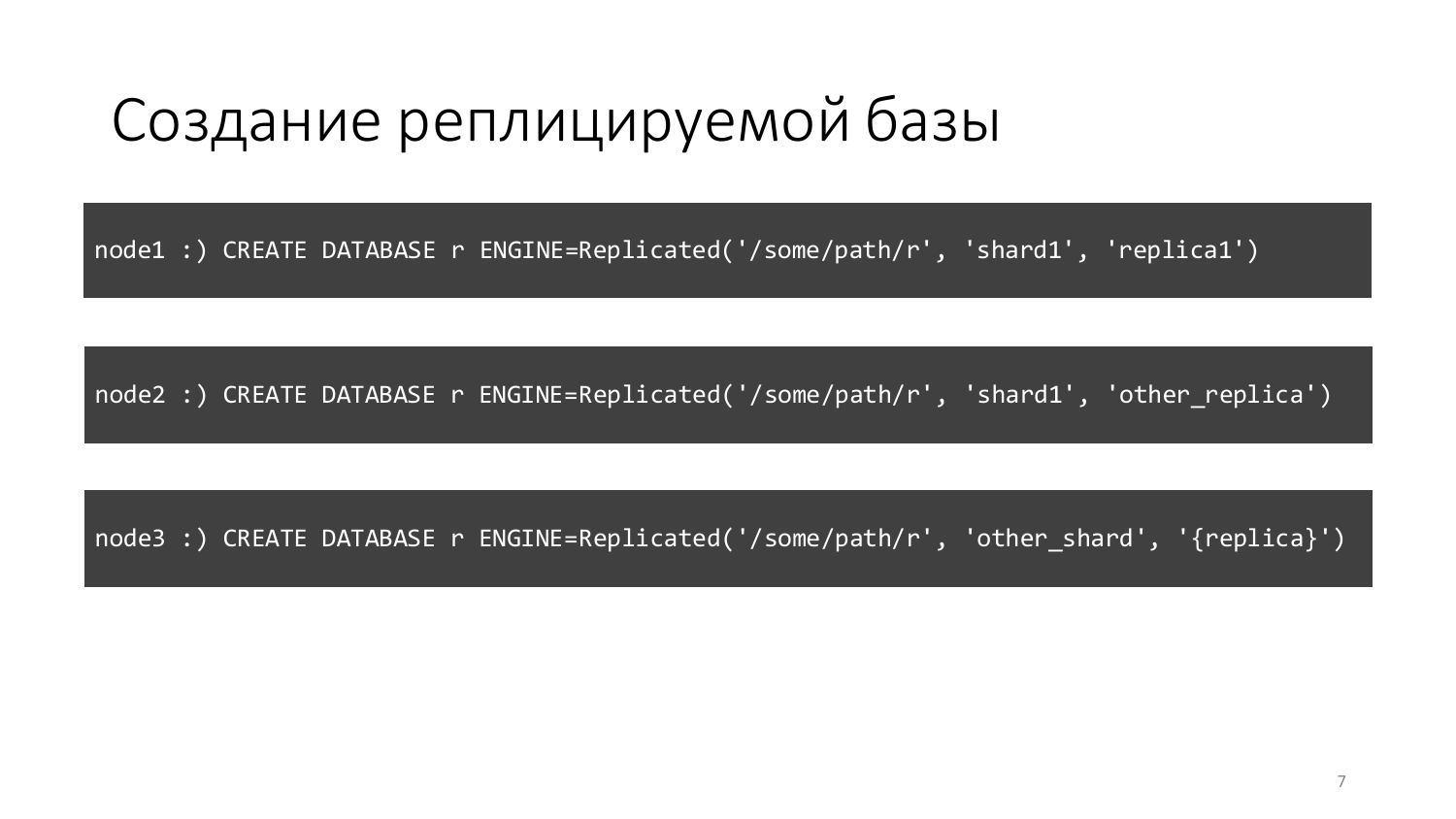## Создание реплицируемой базы

node1 :) CREATE DATABASE r ENGINE=Replicated('/some/path/r', 'shard1', 'replica1') node2 :) CREATE DATABASE r ENGINE=Replicated('/some/path/r', 'shard1', 'other\_replica') node3 :) CREATE DATABASE r ENGINE=Replicated('/some/path/r', 'other\_shard', '{replica}')

| Cluster: <b>r</b>       | Shard: shard1                 |
|-------------------------|-------------------------------|
| Shard: other_shard      | Replica: shard1   replica1    |
| Replica: other_shard r1 | Replica: shard1 other_replica |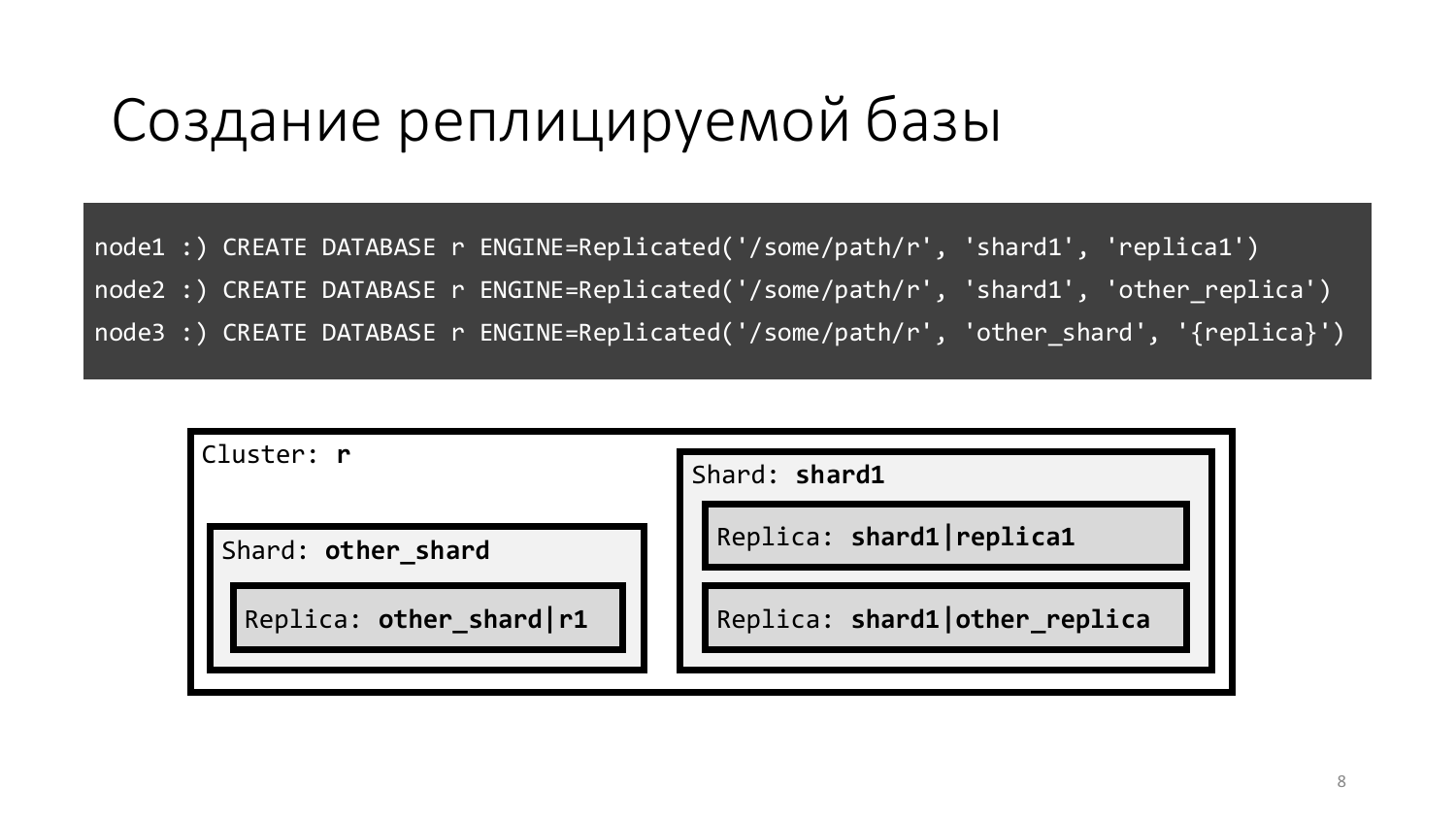node1 :) CREATE DATABASE r ENGINE=Replicated('/some/path/r', 'shard1', 'replica1') node2 :) CREATE DATABASE r ENGINE=Replicated('/some/path/r', 'shard1', 'other\_replica') node3 :) CREATE DATABASE r ENGINE=Replicated('/some/path/r', 'other\_shard', '{replica}')

node1 :) CREATE TABLE r.rmt (n UInt64) ENGINE=ReplicatedMergeTree ORDER BY n

| $r$ -host $-$                   |                       | $-$ status $\neg$ $\neg$ error $\neg\neg$ num_hosts_remaining $\neg\neg$ num_hosts_active $\neg$ . |          |  |
|---------------------------------|-----------------------|----------------------------------------------------------------------------------------------------|----------|--|
| $\vert$ shard1 $\vert$ replica1 |                       |                                                                                                    |          |  |
| shard1 other_replica            | $\theta$              |                                                                                                    | $\Theta$ |  |
| $\vert$ other_shard   r1        | $\boldsymbol{\theta}$ | $\theta$                                                                                           | 0        |  |
|                                 |                       |                                                                                                    |          |  |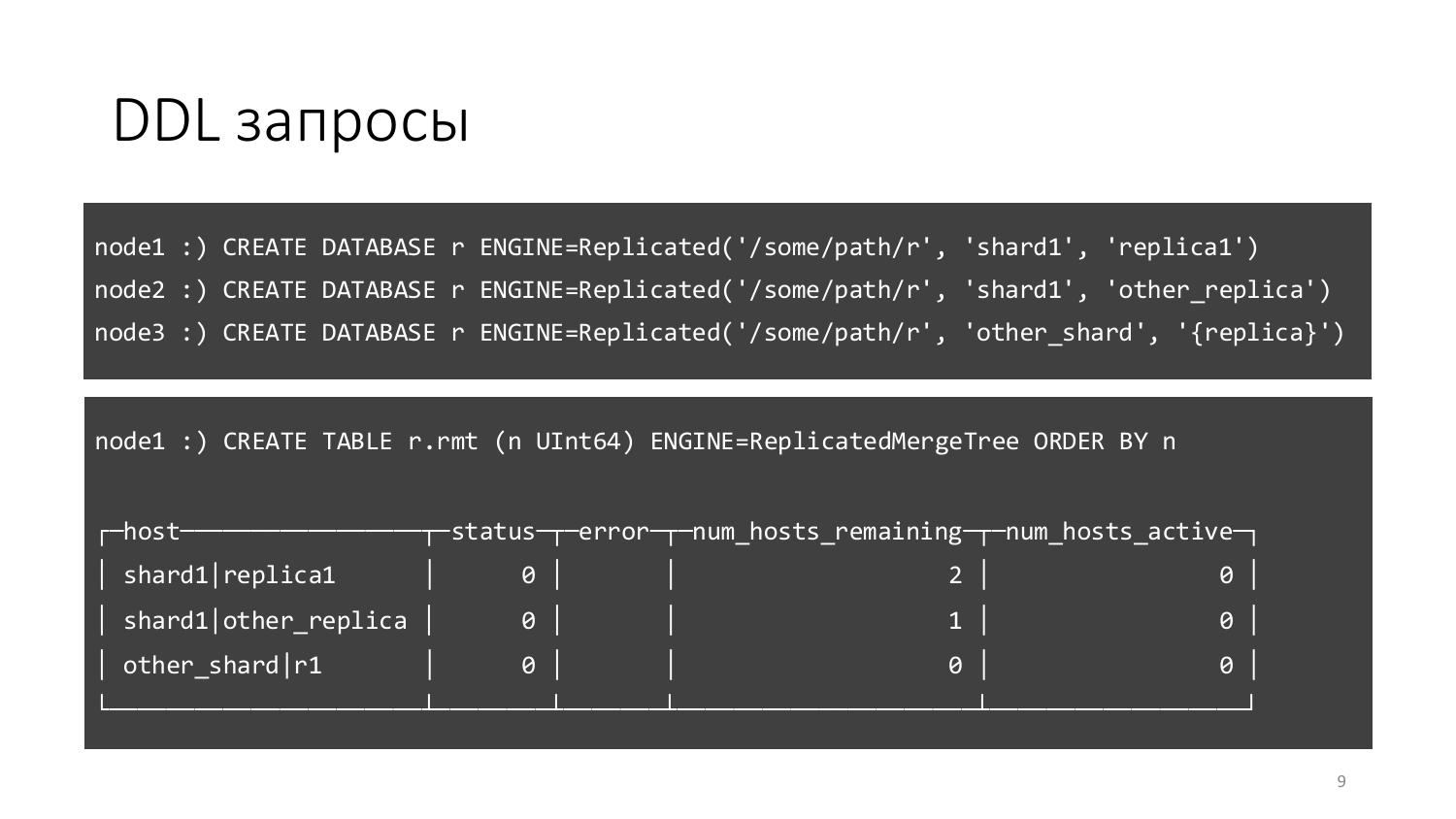• Запрос получает номер в очереди репликации

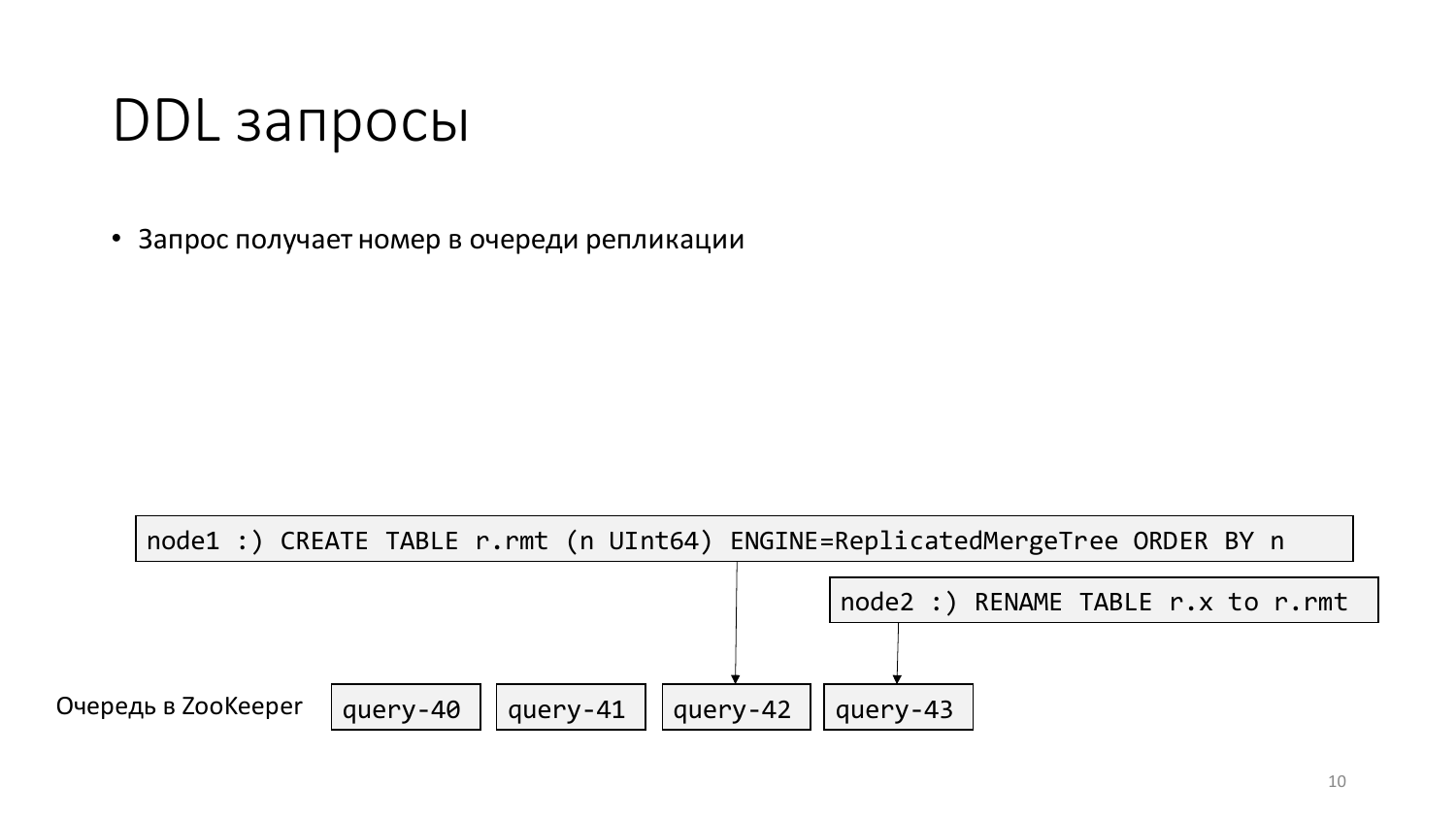- Запрос получает номер в очереди репликации
- Инициатор дожидается выполнения очереди до этого номера

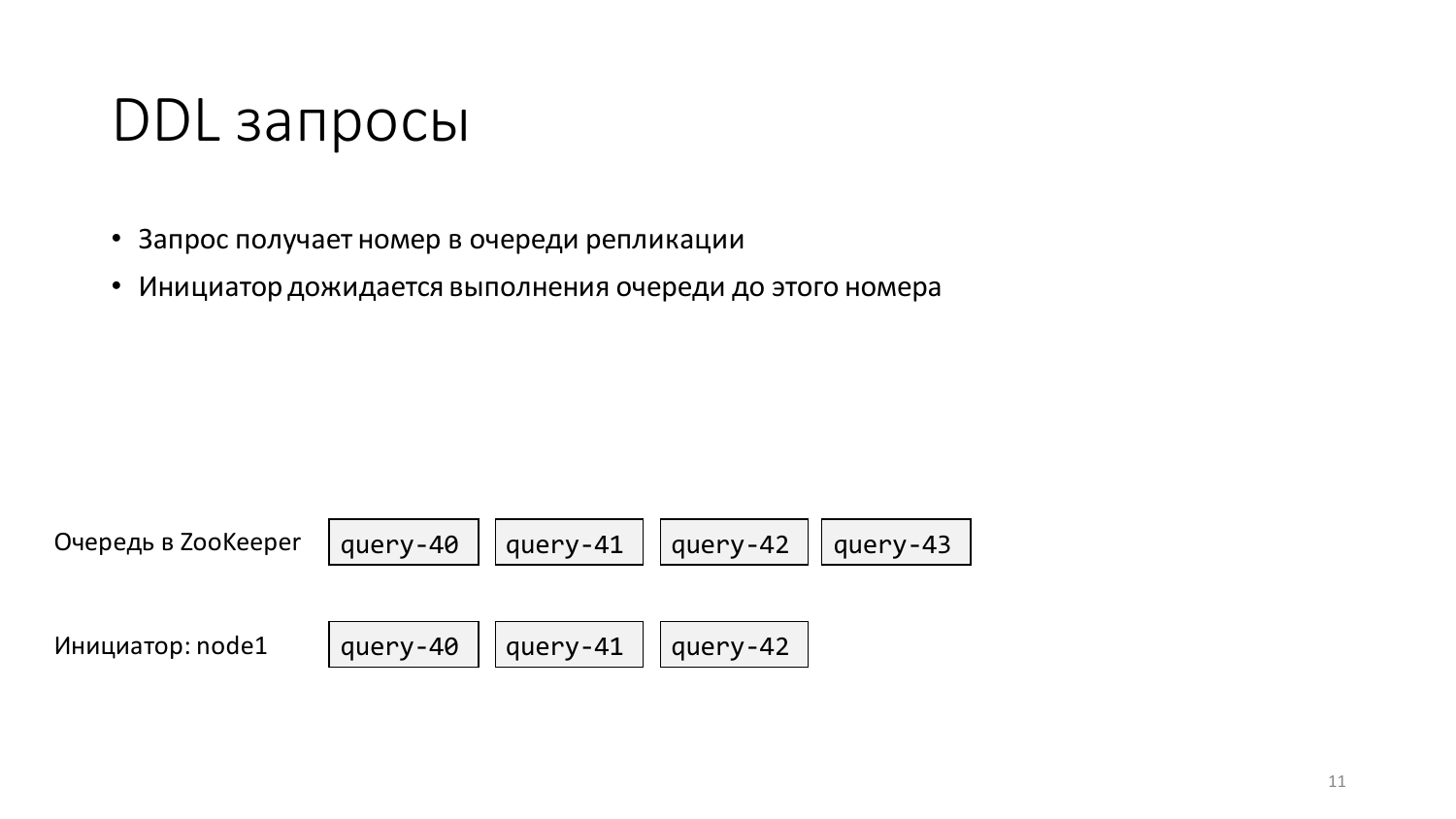- Запрос получает номер в очереди репликации
- Инициатор дожидается выполнения очереди до этого номера
- Инициатор пытается выполнить запрос

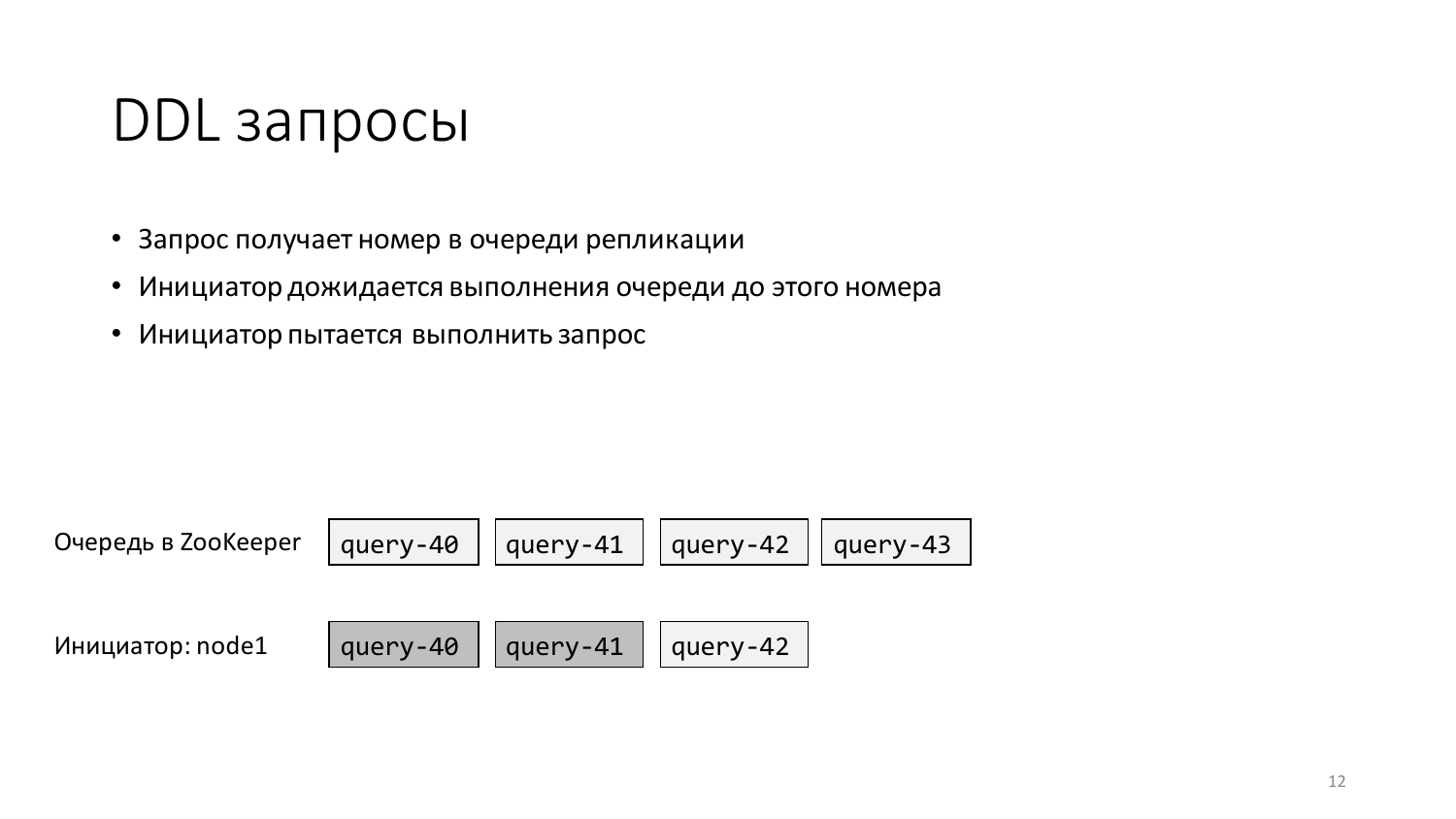- Запрос получает номер в очереди репликации
- Инициатор дожидается выполнения очереди до этого номера
- Инициатор пытается выполнить запрос

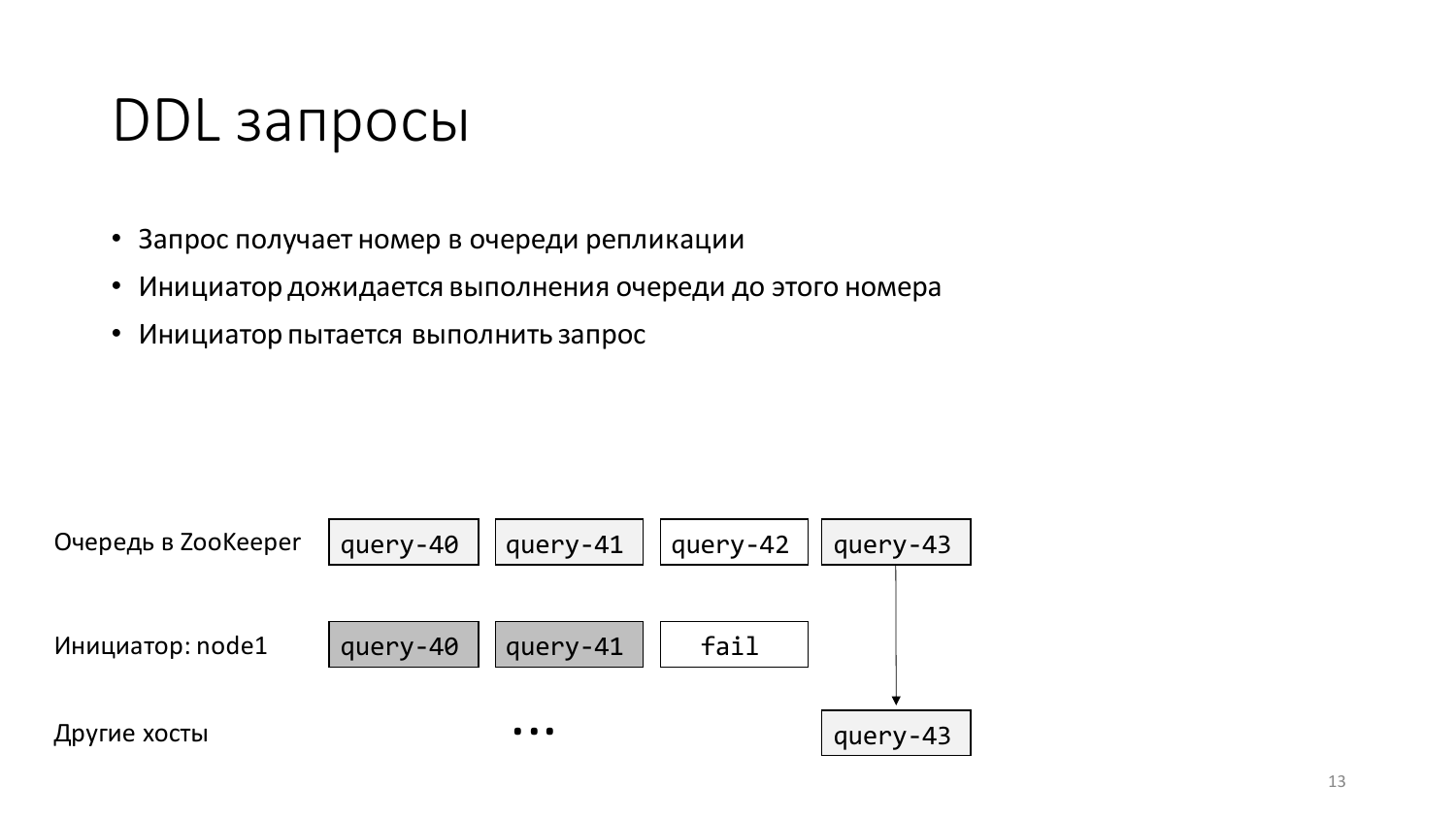- Запрос получает номер в очереди репликации
- Инициатор дожидается выполнения очереди до этого номера
- Инициатор пытается выполнить запрос
- Остальные хосты выполняют запрос

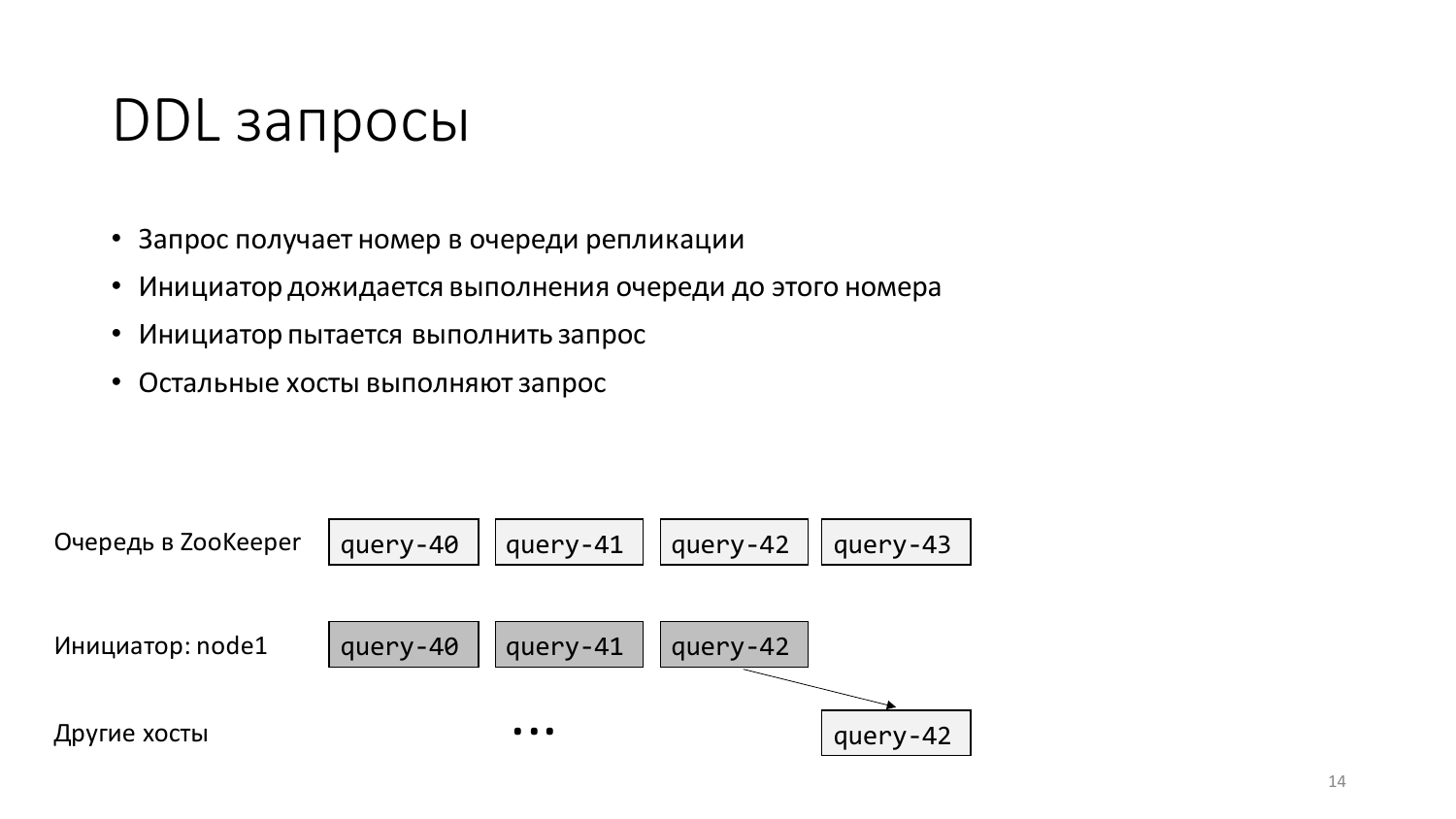- Запрос получает номер в очереди репликации
- Инициатор дожидается выполнения очереди до этого номера
- Инициатор пытается выполнить запрос
- Остальные хосты выполняют запрос
- Запрос либо вернёт ошибку на инициаторе, либо выполнится на всех хостах

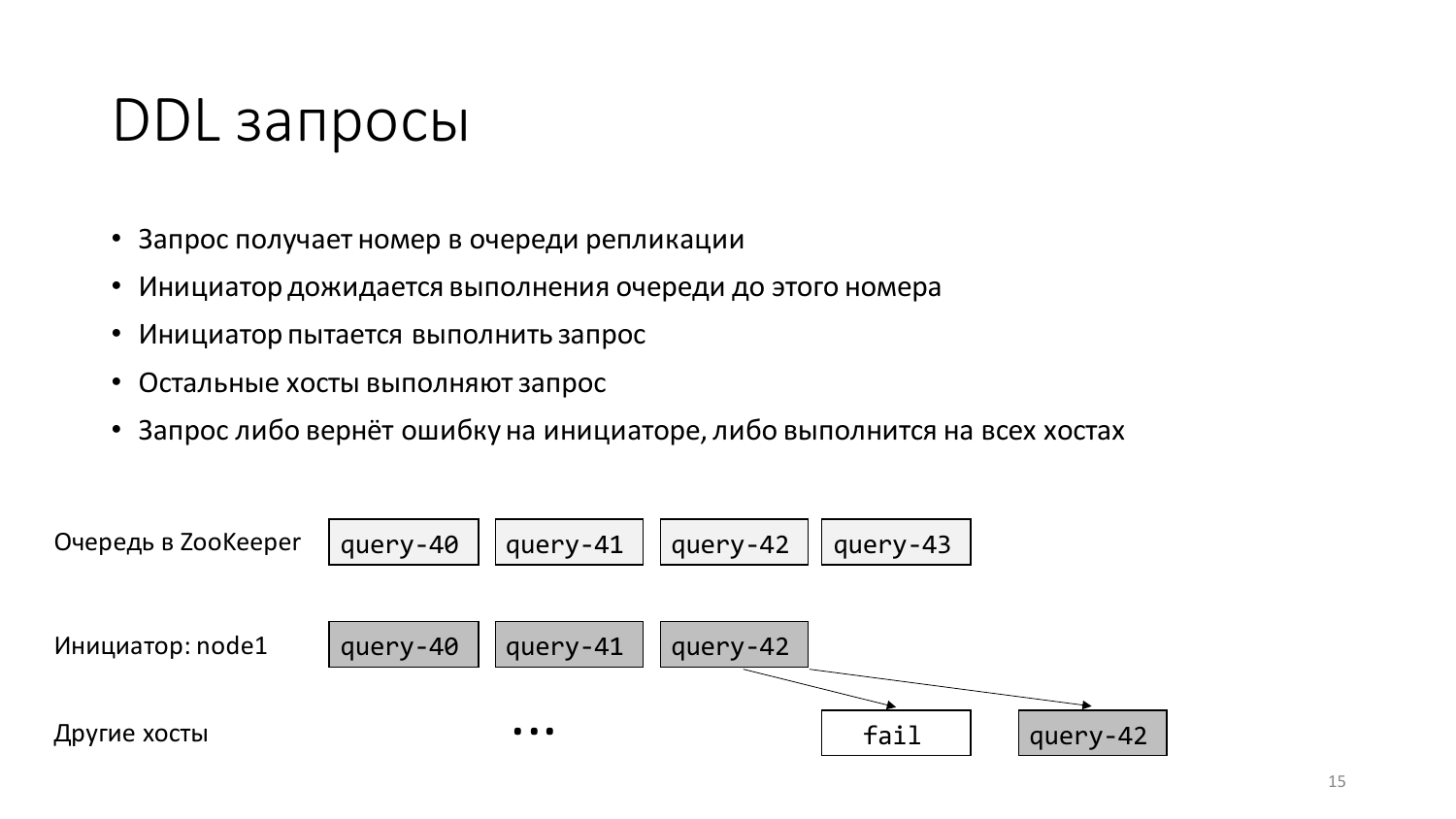#### Кластер

node1 :) CREATE DATABASE r ENGINE=Replicated('/some/path/r', 'shard1', 'replica1') node2 :) CREATE DATABASE r ENGINE=Replicated('/some/path/r', 'shard1', 'other\_replica') node3 :) CREATE DATABASE r ENGINE=Replicated('/some/path/r', 'other\_shard', '{replica}')

node1 :) SELECT cluster, shard\_num, replica\_num, host\_name, host\_address, port, is\_local FROM system.clusters WHERE cluster='r'

|              |                |                 | r-cluster-r-shard_num-r-replica_num-r-host_name-r-host_address-r-port-r-is_local- |      |                |
|--------------|----------------|-----------------|-----------------------------------------------------------------------------------|------|----------------|
| $\mathsf{r}$ | $1 \mid$       | $1 \vert$ node3 | 127.0.0.1                                                                         | 9002 | $\theta$       |
| $\mathsf{r}$ | $2 \mid$       | $1 \mid node2$  | $127.0.0.1$                                                                       | 9001 | $\theta$       |
| $\mathsf{I}$ | 2 <sup>1</sup> | $2 \mid node1$  | 127.0.0.1                                                                         | 9000 | 1 <sub>1</sub> |
|              |                |                 |                                                                                   |      |                |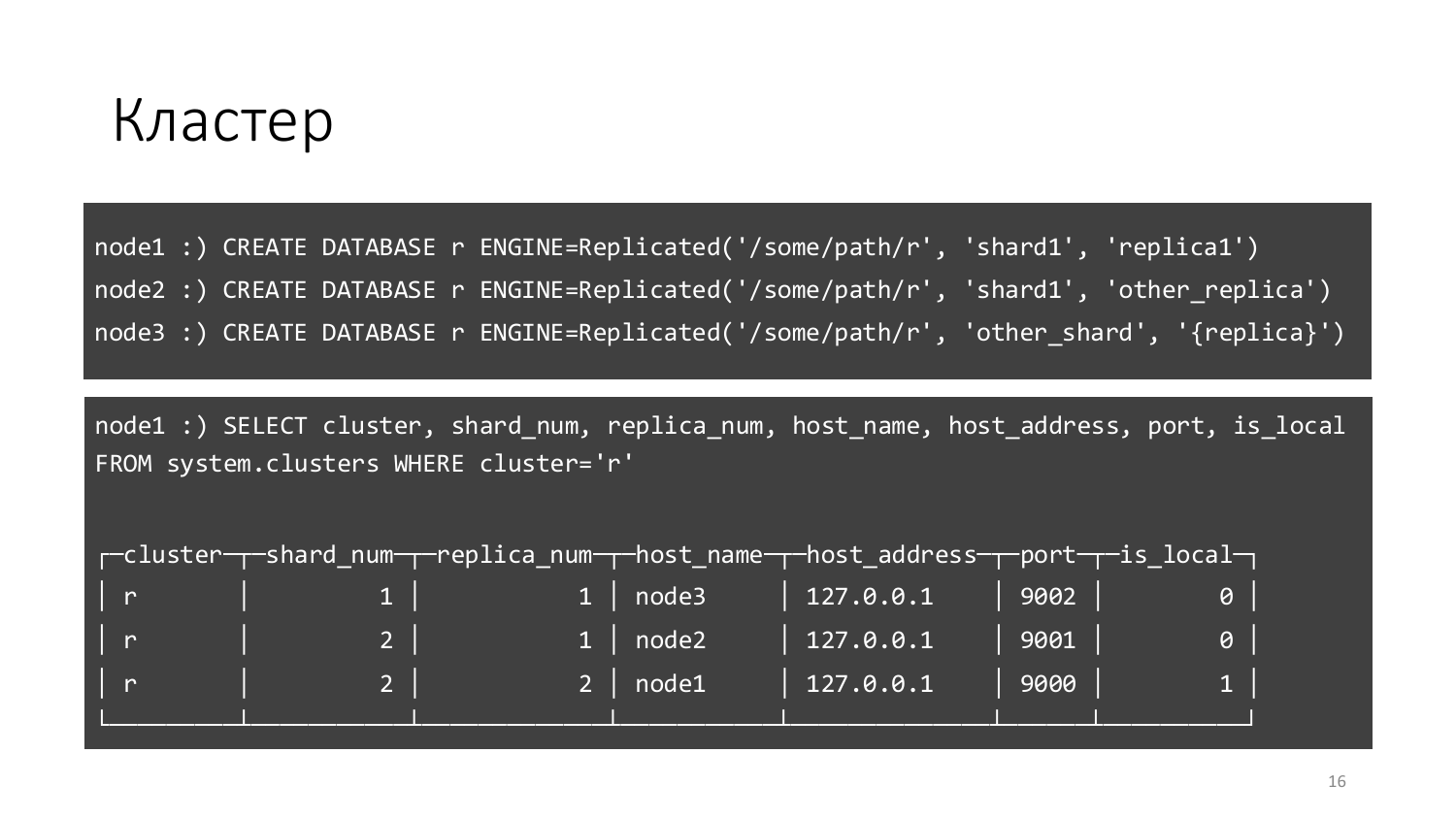#### Кластер

node2 :) CREATE TABLE r.d (n UInt64) ENGINE=Distributed('r', 'r', 'rmt', n % 2)

node3 :) INSERT INTO r.d SELECT \* FROM numbers(10)

node1 :) SELECT materialize(hostName()) AS host, groupArray(n) FROM r.d GROUP BY host

┌──host─┬─groupArray(n)─┐  $model \mid [1,3,5,7,9]$  $\textsf{node3} \mid [0, 2, 4, 6, 8]$ └───────┴───────────────┘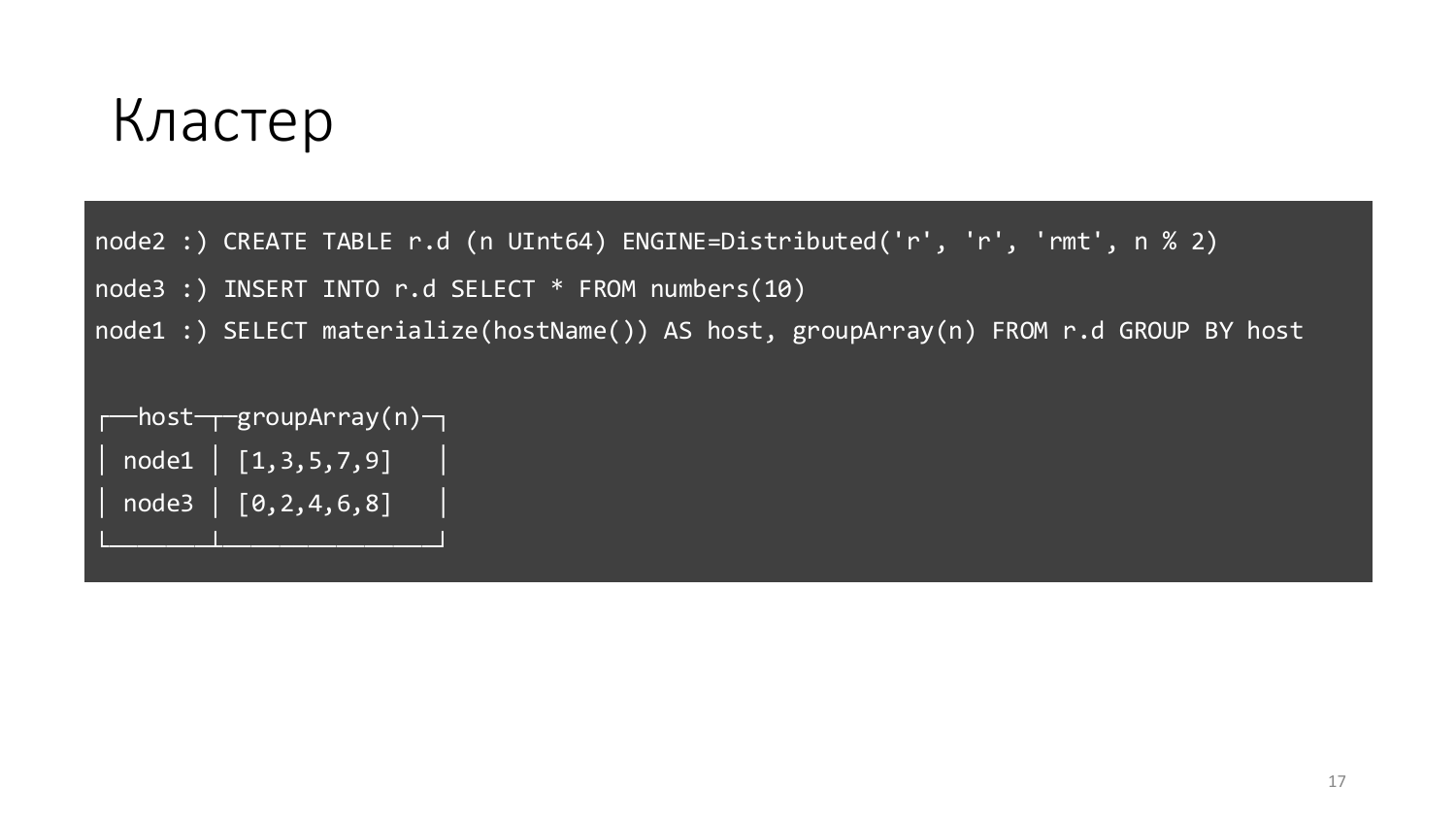## Добавление реплики

node4 :) CREATE DATABASE r ENGINE=Replicated('/some/path/r', 'other\_shard', 'r2')

Cluster: **r** Shard: other\_shard **Shard: Shard1** Replica: **other\_shard|r1** Replica: **shard1|replica1** Replica: **other\_shard|r2** Replica: **shard1|other\_replica**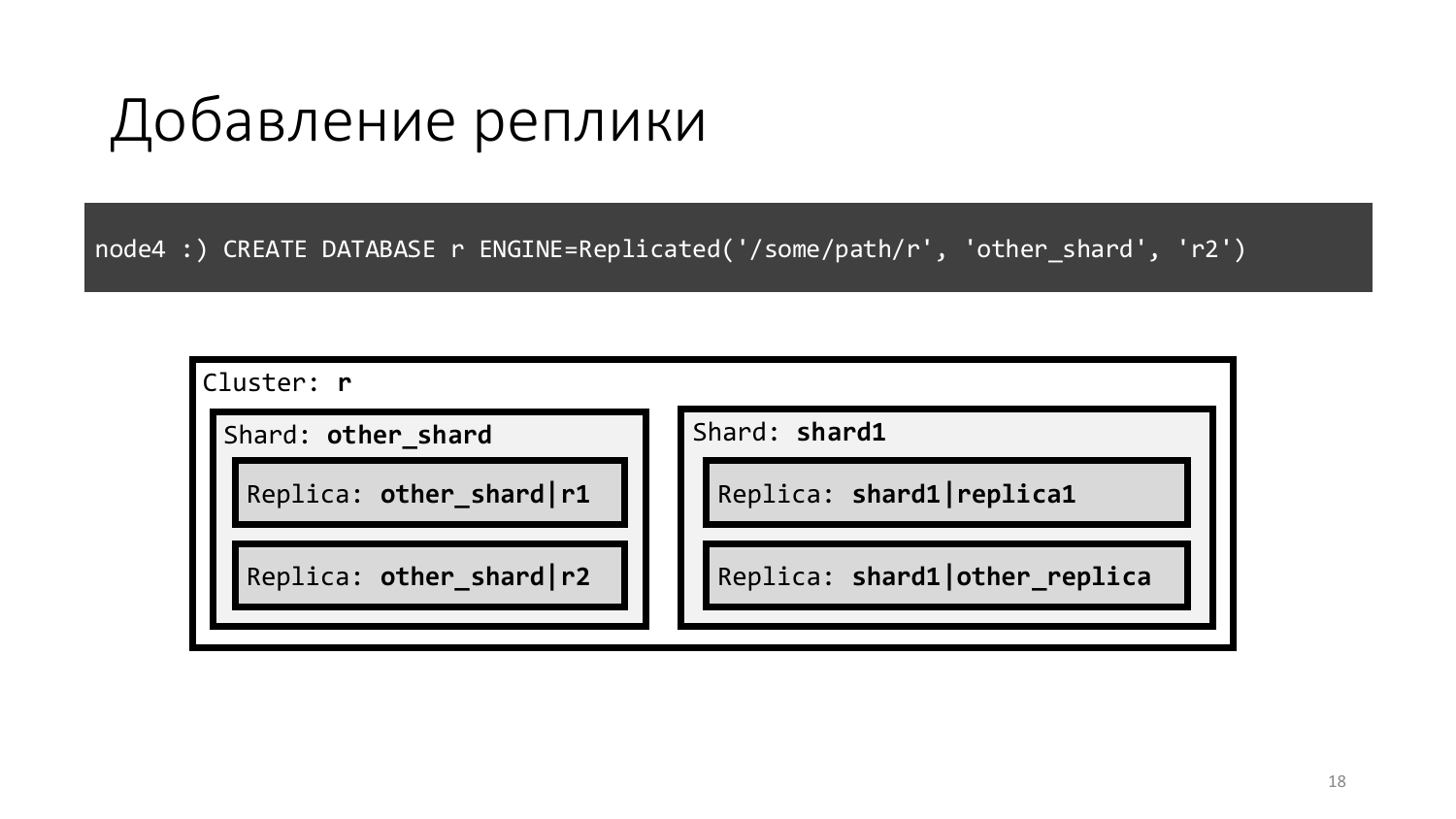## Добавление реплики

node4 :) CREATE DATABASE r ENGINE=Replicated('/some/path/r', 'other\_shard', 'r2') node1 :) SELECT cluster, shard\_num, replica\_num, host\_name, host\_address, port, is\_local

FROM system.clusters WHERE cluster='r'

|                |                |                  | r-cluster-r-shard_num-r-replica_num-r-host_name-r-host_address-r-port-r-is_local- |      |                |
|----------------|----------------|------------------|-----------------------------------------------------------------------------------|------|----------------|
| $\mathsf{I}$ r |                | $1 \mid node3$   | 127.0.0.1                                                                         | 9002 | $\theta$       |
| $\mathsf{r}$   | $1 \vert$      | $\sqrt{2}$ node4 | $127.0.0.1$                                                                       | 9003 | $\theta$       |
| $\mathsf{r}$   | 2 <sup>1</sup> | 1   node2        | $127.0.0.1$                                                                       | 9001 | $\theta$       |
| $\mathsf{r}$   | $2-1$          | $ 2 $ node1      | 127.0.0.1                                                                         | 9000 | 1 <sup>1</sup> |
|                |                |                  |                                                                                   |      |                |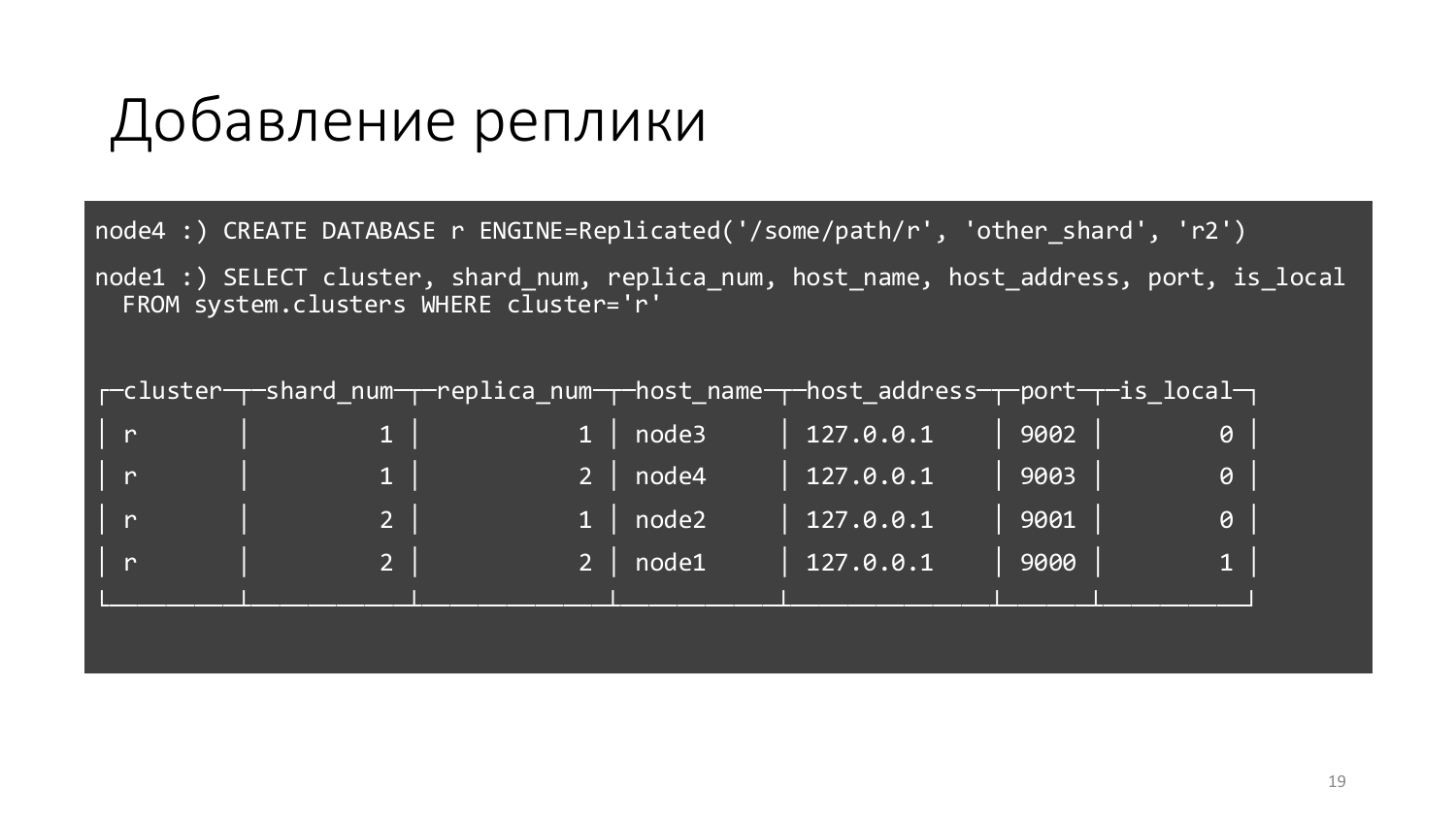## Добавление реплики

node4 :) CREATE DATABASE r ENGINE=Replicated('/some/path/r', 'other\_shard', 'r2') node2 :) SELECT materialize(hostName()) AS host, groupArray(n) FROM r.d GROUP BY host

─host─┬─groupArray(n)─┐  $\boxed{\sqrt{1,3,5,7,9}}$  $node4 \mid [0, 2, 4, 6, 8]$ └───────┴───────────────┘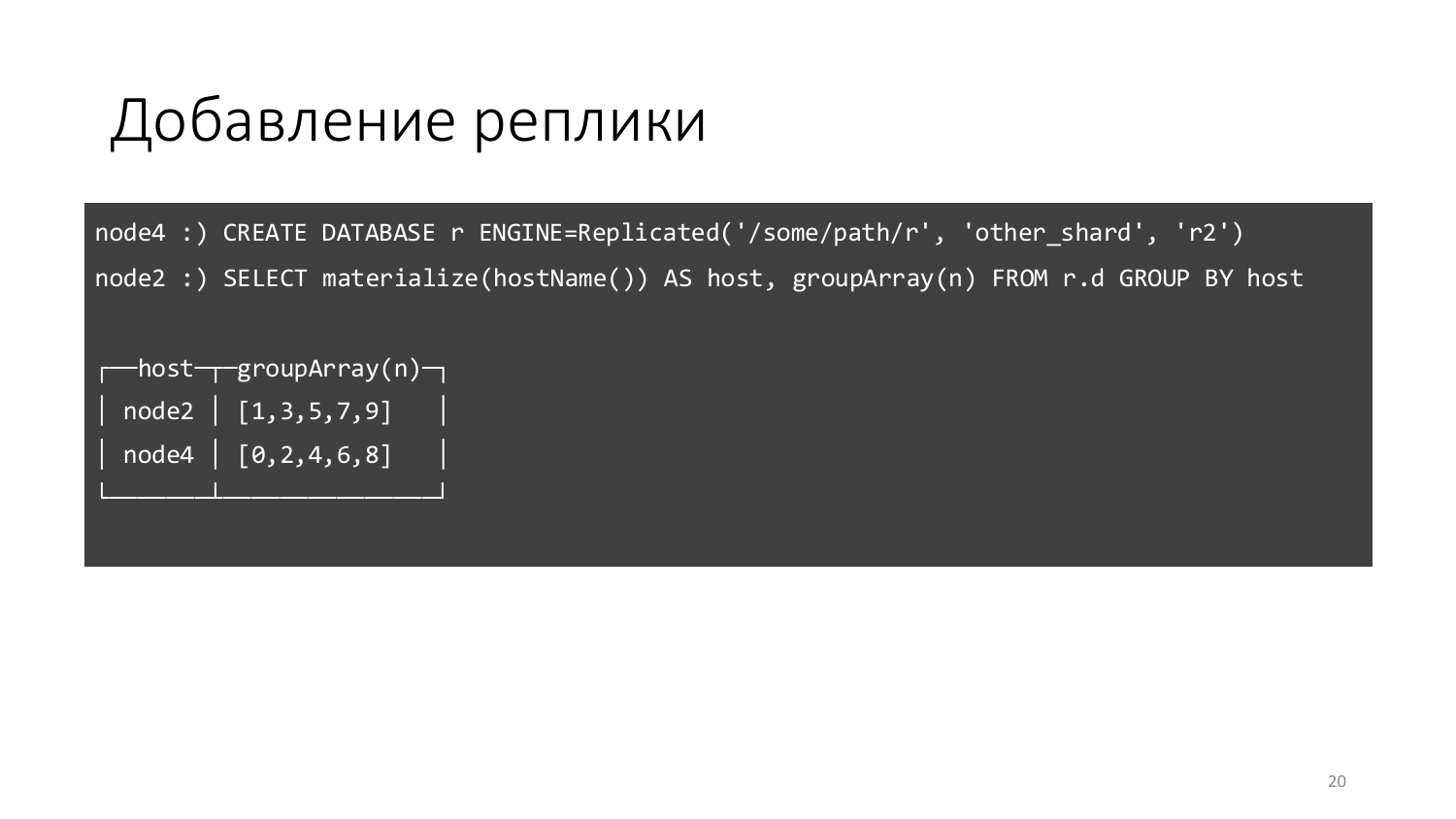#### Восстановление реплики

- Для каждой таблицы сравниваются метаданные
- Словари и таблицы без данных пересоздаются
- Нереплицируемые таблицы с данными перемещаются в другую базу, создаются новые пустые таблицы
- Для реплицируемых таблиц обновляются метаданные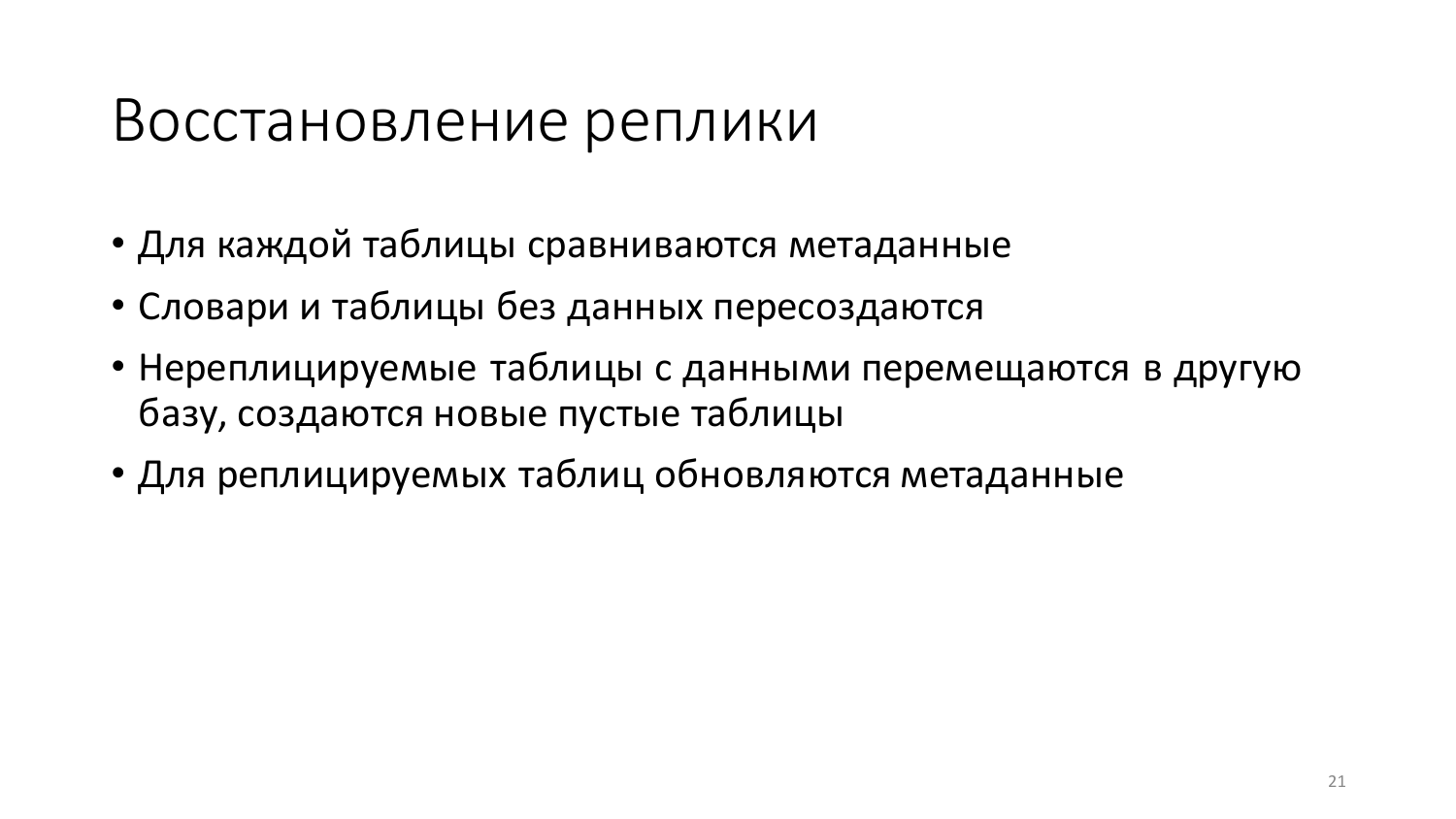#### Восстановление реплики



|  | :) DROP TABLE table2 |
|--|----------------------|
|  |                      |

- :) RENAME TABLE table3 TO table0
- :) ALTER TABLE table4 ADD COLUMN ...
- :) CREATE TABLE table5 ...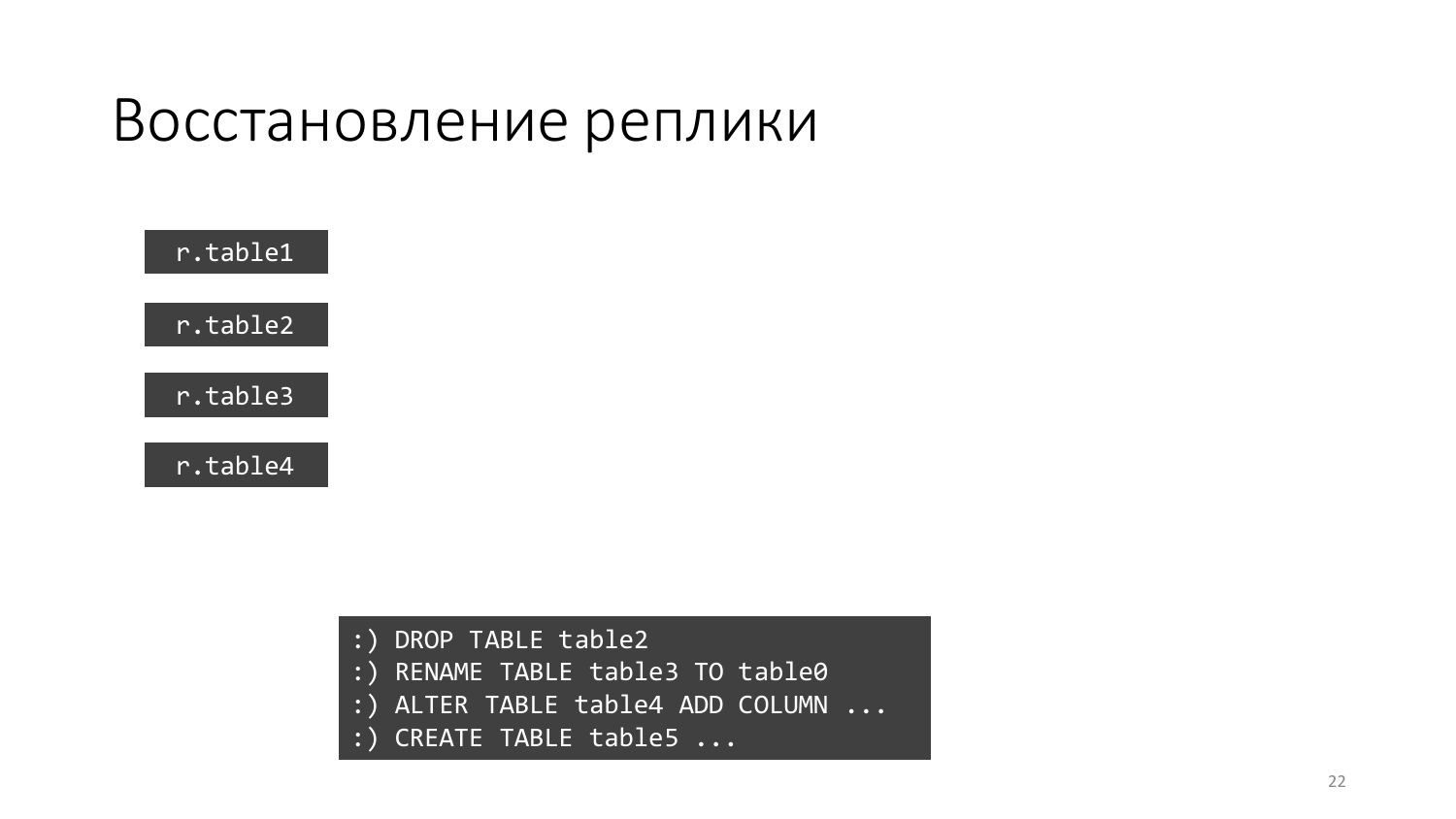## Восстановление реплики

| r.table1 | Метаданные не изменились                | $\overline{r.table1}$  |
|----------|-----------------------------------------|------------------------|
| r.table2 | Таблицы нет, переместим                 | r broken tables.table2 |
| r.table3 | UUID совпадают, обновляем имя           | r.table0               |
| r.table4 | Обновится на уровне ReplicatedMergeTree | r.table4               |
|          | Таблицы не было, создаём                | r.table5               |

| :) DROP TABLE table2             |  |
|----------------------------------|--|
| :) RENAME TABLE table3 TO table0 |  |
| :) ALTER TABLE table4 ADD COLUMN |  |
| $:$ CREATE TABLE table5 $\ldots$ |  |